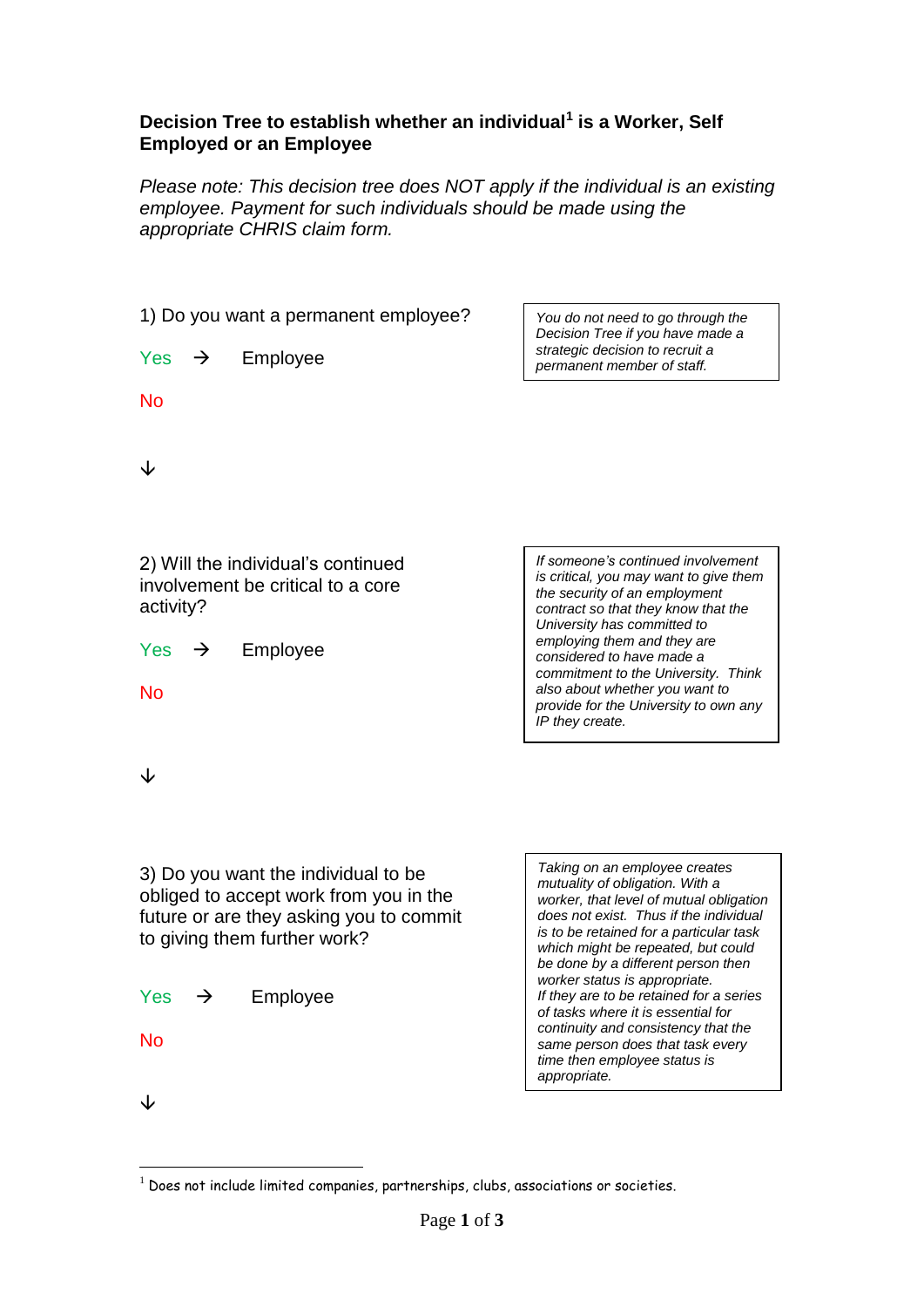4) Will the individual be a lower degree examiner?

 $Yes \rightarrow$  Worker

No

↓

5) Is the individual lecturing, teaching or supervising for not more than 5 sessions per term and not exceeding 14 sessions in a year or examining a higher degree?

 $Yes$   $\rightarrow$  Self-employment.

No

↓

*and supervision services must be for no more than 5 sessions a term and not exceed 14 sessions in a year, across the whole University. There is no limit on the number of sessions a higher degree examiner can undertake. A session is where an individual is teaching the same subject to the same group of individuals but cannot be longer than a day. These rules do NOT apply to any other services than those identified.*

*Self-employed lecturing, teaching* 

6) Does the individual claim to be selfemployed and/or do they meet the conditions in chapter 5a of the financial procedures manual?

Yes  $\rightarrow$  Possible Self Employed. Fill in an FD3 form

 $\rightarrow$  If approved for self-employment, individual to submit invoice and paid through CUFS.

 $\rightarrow$  If rejected for selfemployment then re-enter decision tree here with answer 'No'.

*The Taxation Office in Fin Div use form FD3 as part of their assessment whether someone is genuinely self-employed [http://www.admin.cam.ac.uk/cam](http://www.admin.cam.ac.uk/cam-only/offices/finance/procedures/employment/)[only/offices/finance/procedures/em](http://www.admin.cam.ac.uk/cam-only/offices/finance/procedures/employment/) [ployment/](http://www.admin.cam.ac.uk/cam-only/offices/finance/procedures/employment/)*

No

↓

*Lower degree examiners must always be workers (HMRC rule) if not employees. There is no limit on the number of sessions a higher degree examiner can undertake.*